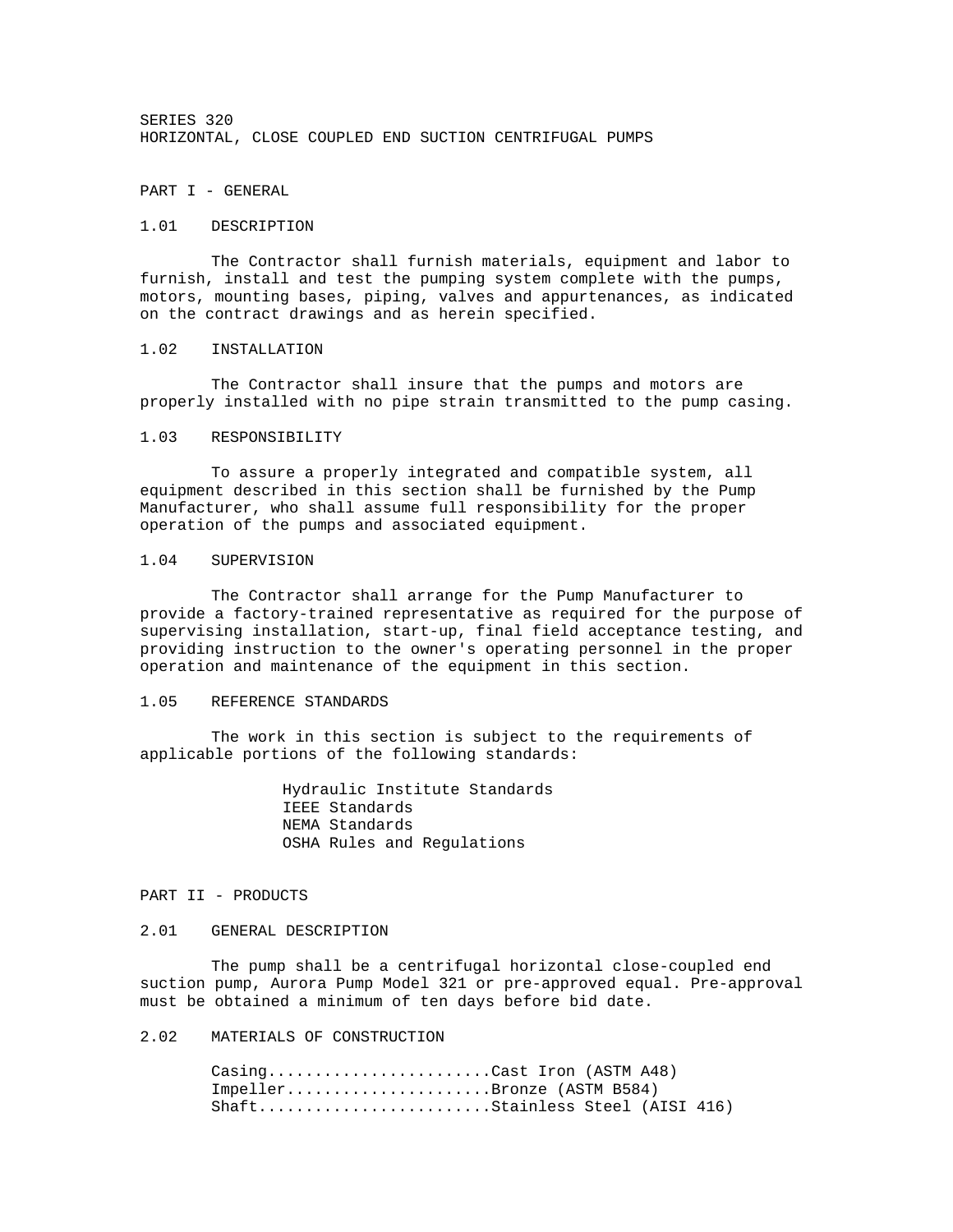Case Wear Ring...............Bronze (ASTM B62)

### 2.03 CASING

 The casing will be of the end suction design with threaded suction inlet and threaded centerline discharge outlet. The casing shall have tapped and plugged holes for priming and draining. The casing bore shall be large enough to allow "back pullout" of the impeller without disturbing the casing or suction and discharge piping.(ACD) The casing shall be supported by the driving unit.

#### 2.04 IMPELLER

 The impeller shall be of the enclosed type, vacuum cast in one piece. It shall be finished all over, the exterior being turned and the interior being finished smooth and cleaned of all burrs, trimmings, and irregularities. The impeller shall be dynamically balanced. The impeller will be keyed to the shaft, and fastened with a washer, gasket and capscrew.

### 2.05 CASE WEARING RING

 The pump casing shall be fitted with a case wear ring to minimize abrasive and corrosive wear to the casing. The wear ring shall be of the radial type, pressed fitted into the casing.

#### 2.06 STUFFING BOX

 The stuffing box shall be integrally cast with a motor mounting bracket, and shall provide an adequate area for internal recirculation of the pumped fluid around the sealing medium. A tapped and plugged hole shall be provided for external flushing as required.

### 2.07 MECHANICAL SEAL

 Shaft sealing shall be accomplished by means of a mechanical seal with a Ni-Resist seat, carbon washer, Buna-N elastomers, and stainless steel metal parts.

## 2.08 SHAFT

 The impeller shall be direct-coupled to the motor shaft. The motor shaft shall be machined to provide a keyway, and drilled and tapped to accept the impeller fastener. Stub shafts are not acceptable. 2.09 MOTOR

 The motor shall conform to the latest NEMA standards, and shall have the following characteristics:

> Enclosure..................Open Drip Proof/TEFC/X-Proof Number of Phases...........Three Cycles.....................60 Hz Voltage....................230/460 volt Speed......................3600 RPM